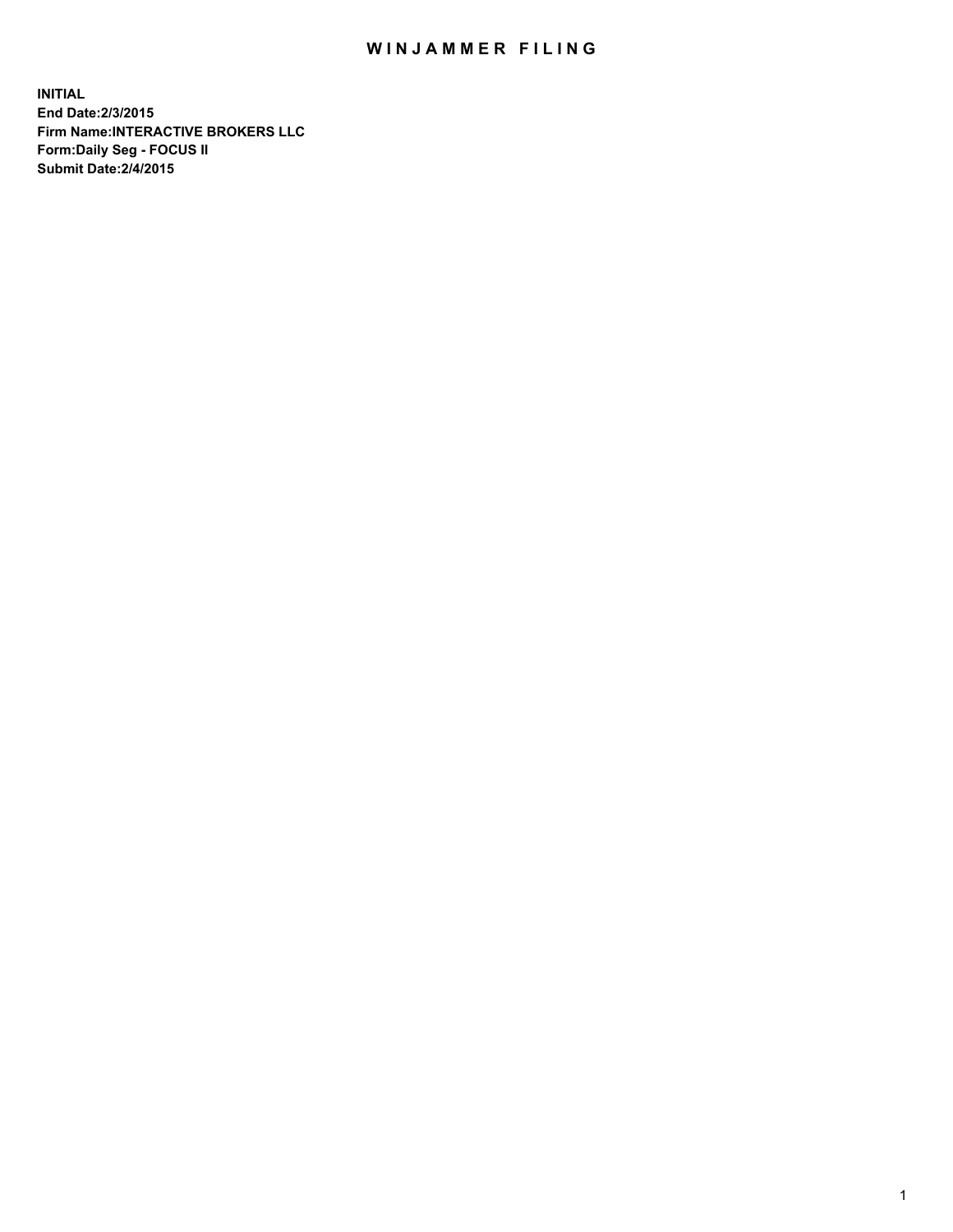## **INITIAL End Date:2/3/2015 Firm Name:INTERACTIVE BROKERS LLC Form:Daily Seg - FOCUS II Submit Date:2/4/2015 Daily Segregation - Cover Page**

| Name of Company<br><b>Contact Name</b><br><b>Contact Phone Number</b><br><b>Contact Email Address</b>    | <b>INTERACTIVE BROKERS LLC</b><br><b>Michael Ellman</b><br>203-422-8926<br>mellman@interactivebrokers.co<br>$\underline{\mathbf{m}}$ |
|----------------------------------------------------------------------------------------------------------|--------------------------------------------------------------------------------------------------------------------------------------|
| FCM's Customer Segregated Funds Residual Interest Target (choose one):<br>a. Minimum dollar amount: ; or |                                                                                                                                      |
| b. Minimum percentage of customer segregated funds required:% ; or                                       | $\overline{\mathbf{0}}$<br>0                                                                                                         |
| c. Dollar amount range between: and; or                                                                  | 155,000,000 245,000,000                                                                                                              |
| d. Percentage range of customer segregated funds required between:% and%.                                | 00                                                                                                                                   |
| FCM's Customer Secured Amount Funds Residual Interest Target (choose one):                               |                                                                                                                                      |
| a. Minimum dollar amount: ; or                                                                           | $\overline{\mathbf{0}}$                                                                                                              |
| b. Minimum percentage of customer secured funds required:% ; or                                          | 0                                                                                                                                    |
| c. Dollar amount range between: and; or                                                                  | 80,000,000 120,000,000                                                                                                               |
| d. Percentage range of customer secured funds required between:% and%.                                   | 00                                                                                                                                   |
| FCM's Cleared Swaps Customer Collateral Residual Interest Target (choose one):                           |                                                                                                                                      |
| a. Minimum dollar amount: ; or                                                                           | $\overline{\mathbf{0}}$                                                                                                              |
| b. Minimum percentage of cleared swaps customer collateral required:% ; or                               | $\overline{\mathbf{0}}$                                                                                                              |
| c. Dollar amount range between: and; or                                                                  | 0 <sub>0</sub>                                                                                                                       |
| d. Percentage range of cleared swaps customer collateral required between:% and%.                        | 0 <sub>0</sub>                                                                                                                       |
| Current ANC:on                                                                                           | 2,664,891,348 03-FEB-2015                                                                                                            |
| <b>Broker Dealer Minimum</b>                                                                             | 275,314,754                                                                                                                          |
| Debit/Deficit - CustomersCurrent AmountGross Amount                                                      |                                                                                                                                      |
| Domestic Debit/Deficit                                                                                   | 4,392,654                                                                                                                            |
| Foreign Debit/Deficit<br>Debit/Deficit - Non CustomersCurrent AmountGross Amount                         | <u>7,960,8180</u>                                                                                                                    |
| Domestic Debit/Deficit                                                                                   | 0 <sub>0</sub>                                                                                                                       |
| Foreign Debit/Deficit                                                                                    | 0 <sub>0</sub>                                                                                                                       |
| Proprietary Profit/Loss                                                                                  |                                                                                                                                      |
| Domestic Profit/Loss                                                                                     | $\overline{\mathbf{0}}$                                                                                                              |
| Foreign Profit/Loss                                                                                      | $\underline{\mathbf{0}}$                                                                                                             |
| Proprietary Open Trade Equity                                                                            |                                                                                                                                      |
| Domestic OTE                                                                                             | <u>0</u>                                                                                                                             |
| Foreign OTE                                                                                              | <u>0</u>                                                                                                                             |
| <b>SPAN</b>                                                                                              |                                                                                                                                      |
| <b>Customer SPAN Calculation</b>                                                                         | 1,109,859,810                                                                                                                        |
| Non-Customer SPAN Calcualation                                                                           | 38,994,299                                                                                                                           |
| Proprietary Capital Charges<br>Minimum Dollar Amount Requirement                                         | <u>0</u>                                                                                                                             |
| Other NFA Dollar Amount Requirement                                                                      | 20,000,000 [7465]<br>21,976,169 [7475]                                                                                               |
|                                                                                                          |                                                                                                                                      |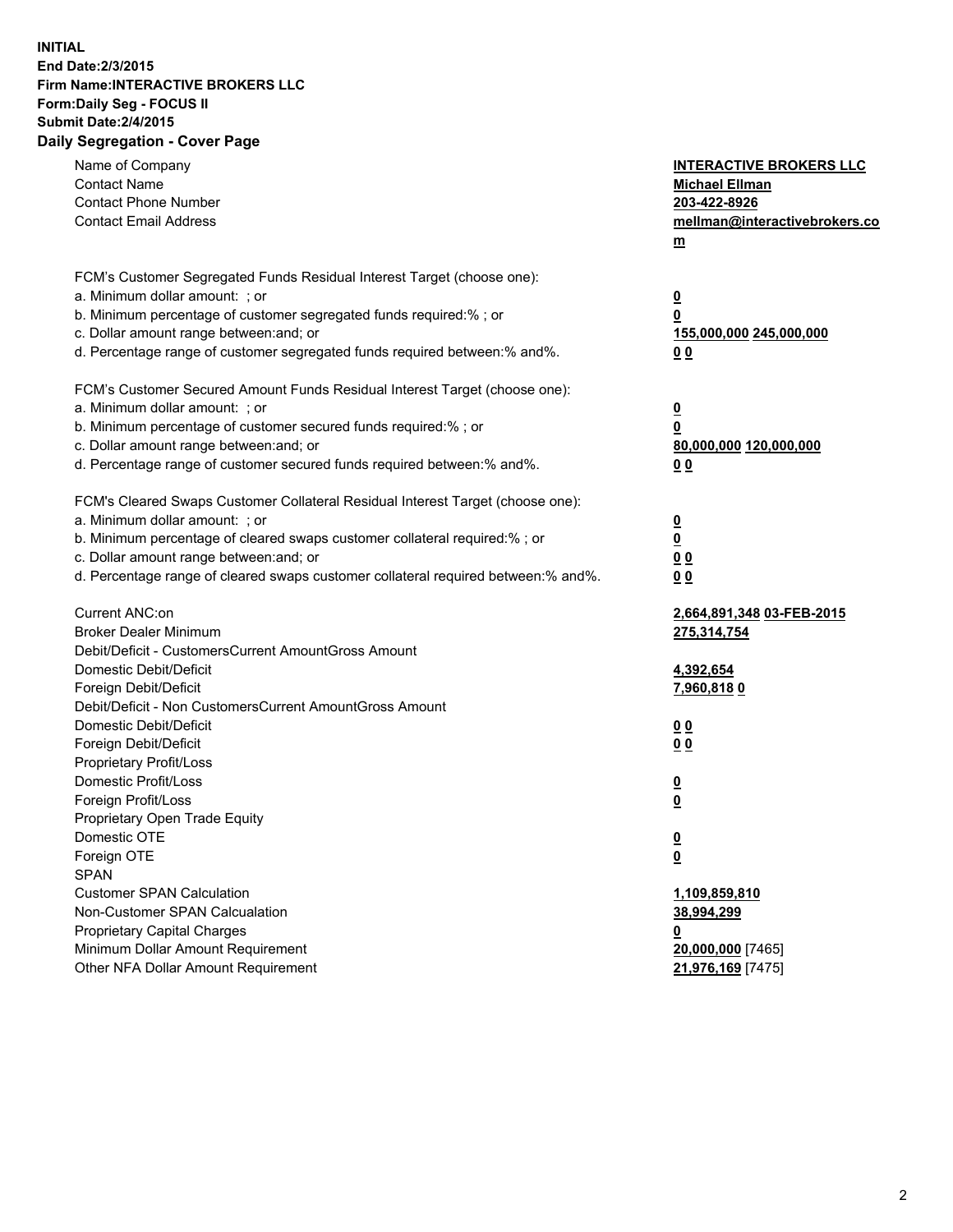## **INITIAL End Date:2/3/2015 Firm Name:INTERACTIVE BROKERS LLC Form:Daily Seg - FOCUS II Submit Date:2/4/2015 Daily Segregation - Secured Amounts**

|     | Foreign Futures and Foreign Options Secured Amounts                                         |                                  |
|-----|---------------------------------------------------------------------------------------------|----------------------------------|
|     | Amount required to be set aside pursuant to law, rule or regulation of a foreign            | $0$ [7305]                       |
|     | government or a rule of a self-regulatory organization authorized thereunder                |                                  |
| 1.  | Net ledger balance - Foreign Futures and Foreign Option Trading - All Customers             |                                  |
|     | A. Cash                                                                                     | 368,576,689 [7315]               |
|     | B. Securities (at market)                                                                   | $0$ [7317]                       |
| 2.  | Net unrealized profit (loss) in open futures contracts traded on a foreign board of trade   | 18,539,355 [7325]                |
| 3.  | Exchange traded options                                                                     |                                  |
|     | a. Market value of open option contracts purchased on a foreign board of trade              | 156,026 [7335]                   |
|     | b. Market value of open contracts granted (sold) on a foreign board of trade                | <u>-48,890</u> [7337]            |
| 4.  | Net equity (deficit) (add lines 1. 2. and 3.)                                               | 387,223,180 [7345]               |
| 5.  | Account liquidating to a deficit and account with a debit balances - gross amount           | 7,960,818 [7351]                 |
|     | Less: amount offset by customer owned securities                                            | 0 [7352] 7,960,818 [7354]        |
| 6.  | Amount required to be set aside as the secured amount - Net Liquidating Equity              | 395,183,998 [7355]               |
|     | Method (add lines 4 and 5)                                                                  |                                  |
| 7.  | Greater of amount required to be set aside pursuant to foreign jurisdiction (above) or line | 395,183,998 [7360]               |
|     | 6.                                                                                          |                                  |
|     | FUNDS DEPOSITED IN SEPARATE REGULATION 30.7 ACCOUNTS                                        |                                  |
| 1.  | Cash in banks                                                                               |                                  |
|     | A. Banks located in the United States                                                       | 389,158,657 [7500]               |
|     | B. Other banks qualified under Regulation 30.7                                              | 0 [7520] 389,158,657 [7530]      |
| 2.  | Securities                                                                                  |                                  |
|     | A. In safekeeping with banks located in the United States                                   | $Q$ [7540]                       |
|     | B. In safekeeping with other banks qualified under Regulation 30.7                          | 0 [7560] 0 [7570]                |
| 3.  | Equities with registered futures commission merchants                                       |                                  |
|     | A. Cash                                                                                     | $0$ [7580]                       |
|     | <b>B.</b> Securities                                                                        | $0$ [7590]                       |
|     | C. Unrealized gain (loss) on open futures contracts                                         | $0$ [7600]                       |
|     | D. Value of long option contracts                                                           | $0$ [7610]                       |
|     | E. Value of short option contracts                                                          | 0 [7615] 0 [7620]                |
| 4.  | Amounts held by clearing organizations of foreign boards of trade                           |                                  |
|     | A. Cash                                                                                     | $Q$ [7640]                       |
|     | <b>B.</b> Securities                                                                        | $0$ [7650]                       |
|     | C. Amount due to (from) clearing organization - daily variation                             | $0$ [7660]                       |
|     | D. Value of long option contracts                                                           | $0$ [7670]                       |
|     | E. Value of short option contracts                                                          | 0 [7675] 0 [7680]                |
| 5.  | Amounts held by members of foreign boards of trade                                          |                                  |
|     | A. Cash                                                                                     | 97,095,108 [7700]                |
|     | <b>B.</b> Securities                                                                        | $0$ [7710]                       |
|     | C. Unrealized gain (loss) on open futures contracts                                         | 9,062,854 [7720]                 |
|     | D. Value of long option contracts                                                           | 156,020 [7730]                   |
|     | E. Value of short option contracts                                                          | 48,888 [7735] 106,265,094 [7740] |
| 6.  | Amounts with other depositories designated by a foreign board of trade                      | $0$ [7760]                       |
| 7.  | Segregated funds on hand                                                                    | $0$ [7765]                       |
| 8.  | Total funds in separate section 30.7 accounts                                               | 495,423,751 [7770]               |
| 9.  | Excess (deficiency) Set Aside for Secured Amount (subtract line 7 Secured Statement         | 100,239,753 [7380]               |
|     | Page 1 from Line 8)                                                                         |                                  |
| 10. | Management Target Amount for Excess funds in separate section 30.7 accounts                 | 80,000,000 [7780]                |
| 11. | Excess (deficiency) funds in separate 30.7 accounts over (under) Management Target          | 20,239,753 [7785]                |
|     |                                                                                             |                                  |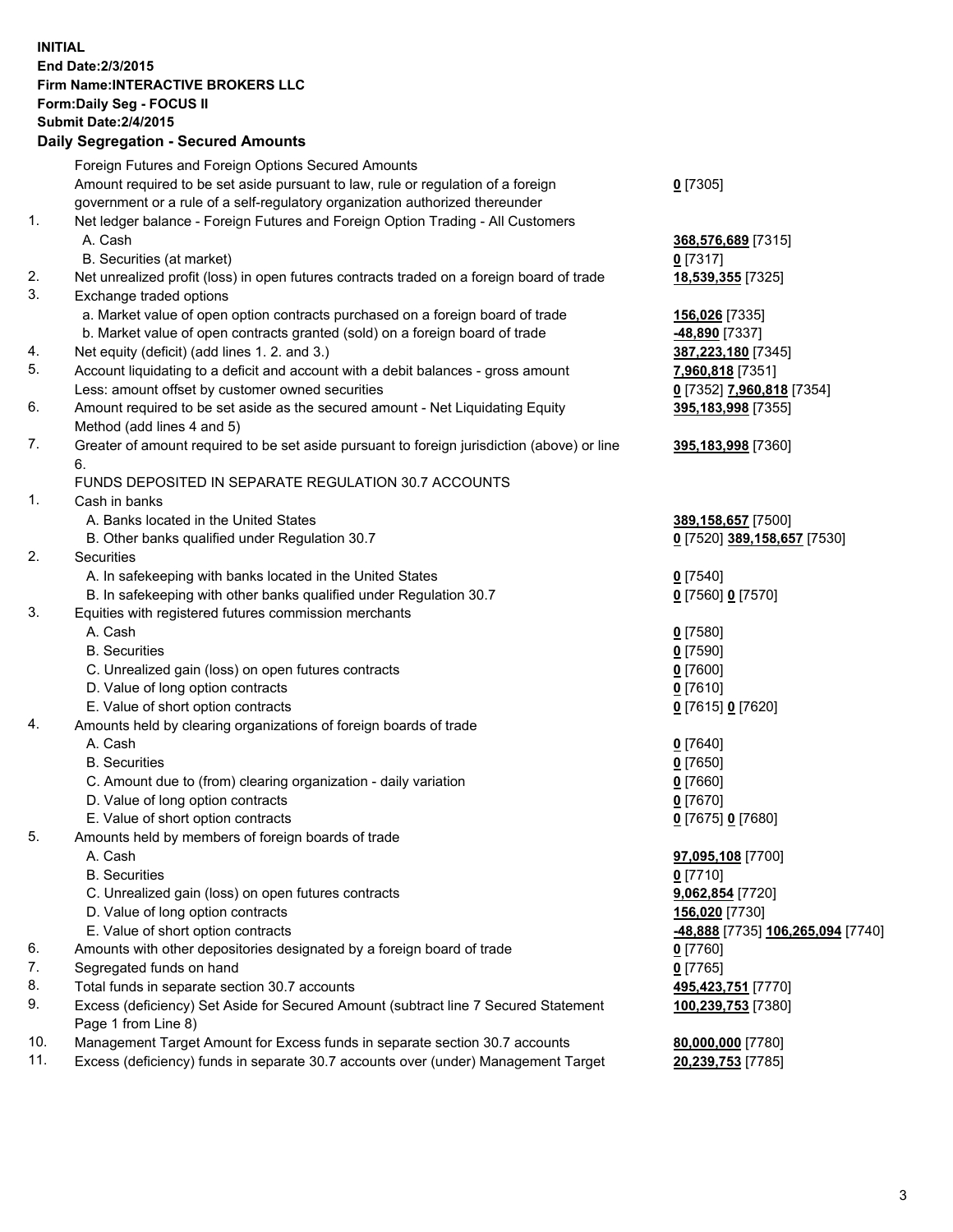**INITIAL End Date:2/3/2015 Firm Name:INTERACTIVE BROKERS LLC Form:Daily Seg - FOCUS II Submit Date:2/4/2015 Daily Segregation - Segregation Statement** SEGREGATION REQUIREMENTS(Section 4d(2) of the CEAct) 1. Net ledger balance A. Cash **2,408,588,879** [7010] B. Securities (at market) **0** [7020] 2. Net unrealized profit (loss) in open futures contracts traded on a contract market **5,089,668** [7030] 3. Exchange traded options A. Add market value of open option contracts purchased on a contract market **121,845,501** [7032] B. Deduct market value of open option contracts granted (sold) on a contract market **-203,754,589** [7033] 4. Net equity (deficit) (add lines 1, 2 and 3) **2,331,769,459** [7040] 5. Accounts liquidating to a deficit and accounts with debit balances - gross amount **4,392,654** [7045] Less: amount offset by customer securities **0** [7047] **4,392,654** [7050] 6. Amount required to be segregated (add lines 4 and 5) **2,336,162,113** [7060] FUNDS IN SEGREGATED ACCOUNTS 7. Deposited in segregated funds bank accounts A. Cash **432,662,359** [7070] B. Securities representing investments of customers' funds (at market) **1,218,168,000** [7080] C. Securities held for particular customers or option customers in lieu of cash (at market) **0** [7090] 8. Margins on deposit with derivatives clearing organizations of contract markets A. Cash **14,403,861** [7100] B. Securities representing investments of customers' funds (at market) **100,039,133** [7110] C. Securities held for particular customers or option customers in lieu of cash (at market) **0** [7120] 9. Net settlement from (to) derivatives clearing organizations of contract markets **4,873,175** [7130] 10. Exchange traded options A. Value of open long option contracts **1,247,924** [7132] B. Value of open short option contracts **-11,290,053** [7133] 11. Net equities with other FCMs A. Net liquidating equity **-77,600,978** [7140] B. Securities representing investments of customers' funds (at market) **850,377,780** [7160] C. Securities held for particular customers or option customers in lieu of cash (at market) **0** [7170] 12. Segregated funds on hand **0** [7150] 13. Total amount in segregation (add lines 7 through 12) **2,532,881,201** [7180] 14. Excess (deficiency) funds in segregation (subtract line 6 from line 13) **196,719,088** [7190] 15. Management Target Amount for Excess funds in segregation **155,000,000** [7194]

16. Excess (deficiency) funds in segregation over (under) Management Target Amount Excess

**41,719,088** [7198]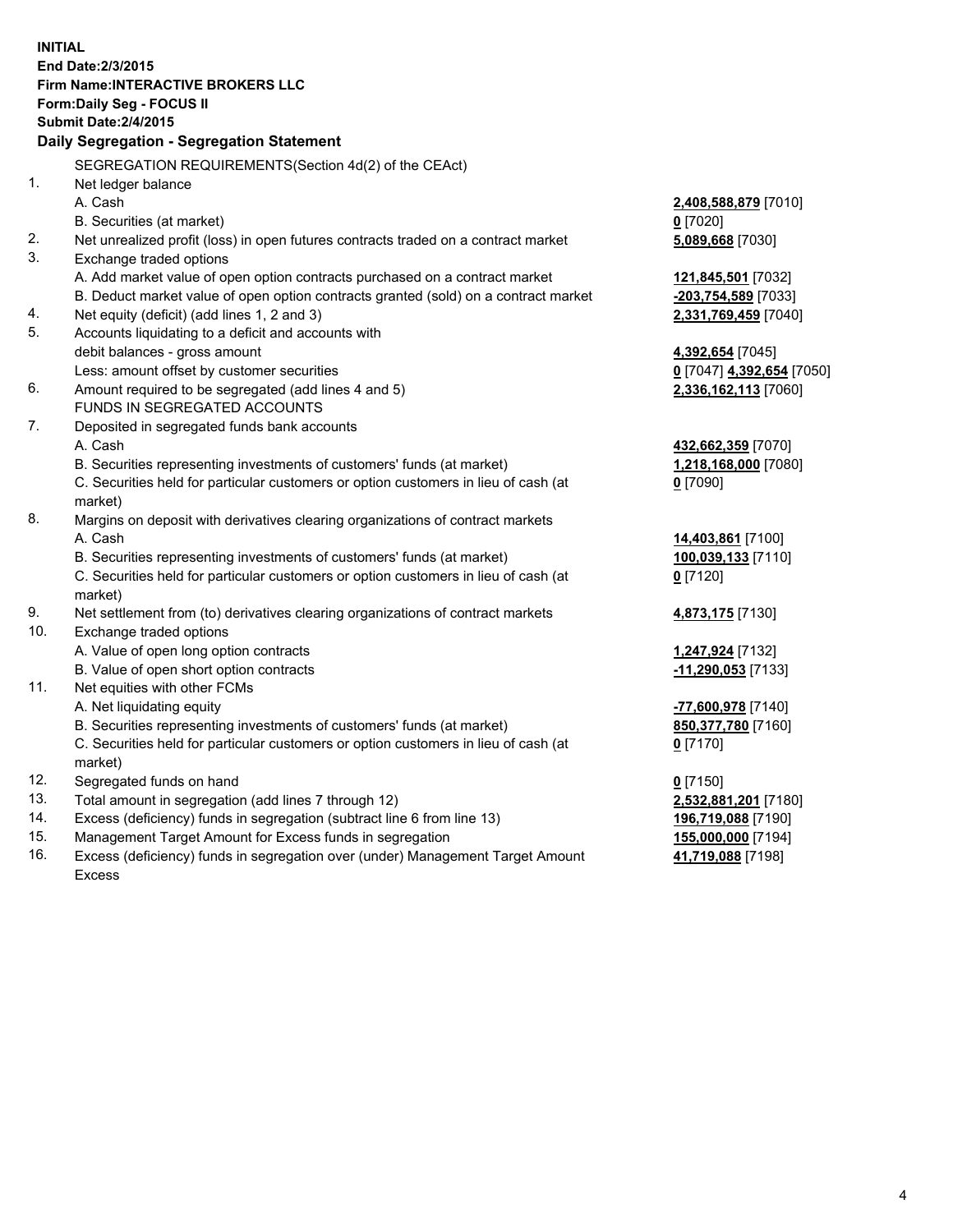## **INITIAL End Date:2/3/2015 Firm Name:INTERACTIVE BROKERS LLC Form:Daily Seg - FOCUS II Submit Date:2/4/2015 Daily Segregation - Supplemental**

| $\blacksquare$ | Total gross margin deficiencies - Segregated Funds Origin                              | 314,045 [9100] |
|----------------|----------------------------------------------------------------------------------------|----------------|
| $\sim$         | Total gross margin deficiencies - Secured Funds Origin                                 | 8,764 [9101]   |
| $\blacksquare$ | Total gross margin deficiencies - Cleared Swaps Customer Collateral Funds Origin       | $0$ [9102]     |
| $\blacksquare$ | Total gross margin deficiencies - Noncustomer and Proprietary Accounts Origin          | $0$ [9103]     |
| $\blacksquare$ | Total number of accounts contributing to total gross margin deficiencies - Segregated  | 9 [9104]       |
|                | Funds Origin                                                                           |                |
| $\blacksquare$ | Total number of accounts contributing to total gross margin deficiencies - Secured     | $4$ [9105]     |
|                | Funds Origin                                                                           |                |
| Ξ.             | Total number of accounts contributing to the total gross margin deficiencies - Cleared | $0$ [9106]     |
|                | Swaps Customer Collateral Funds Origin                                                 |                |
| ۰              | Total number of accounts contributing to the total gross margin deficiencies -         | $0$ [9107]     |
|                | Noncustomer and Proprietary Accounts Origin                                            |                |
| $\blacksquare$ | Upload a copy of the firm's daily margin report the FCM uses to issue margin calls     |                |
|                | which corresponds with the reporting date.                                             |                |

02.03.2015 Commodity Margin Deficiency Report.xls